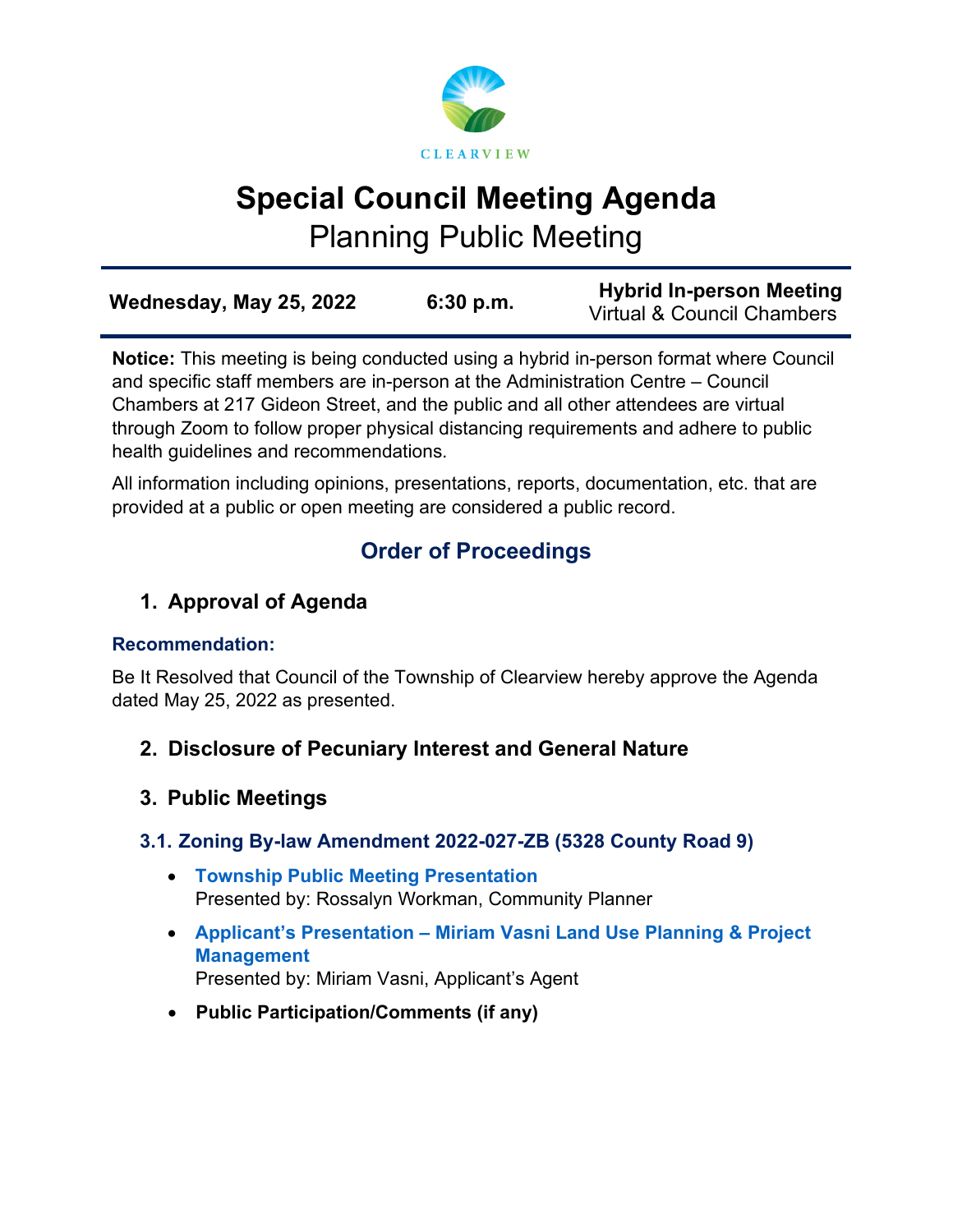#### **3.2. Zoning By-law Amendment 2022-024-ZB (21 Locke Avenue)**

- **[Township Public Meeting Presentation](https://www.clearview.ca/sites/default/files/uploads/publications/3.1_file_2022-024-zb_-_21_locke_township_presentation.pdf)** Presented by: Rossalyn Workman, Community Planner
- **Applicant's Presentation (not applicable)** The applicant Adam Steeves will not be making a presentation but will be in attendance to answer any questions.
- **Public Participation/Comments (if any)**

#### **3.3. Zoning By-law Amendment 2022-029-ZB (34 Locke Avenue)**

- **[Township Public Meeting Presentation](https://www.clearview.ca/sites/default/files/uploads/publications/3.2_file_2022-029-zb_-_34_locke_township_presentation.pdf)** Presented by: Rossalyn Workman, Community Planner
- **Applicant's Presentation (not applicable)** The applicants Ary & Andrew VanderMeer will not be making a presentation but will be in attendance to answer any questions.
- **Public Participation/Comments (if any)**

#### **3.4. Zoning By-law Amendment 2022-030-ZB (11 Locke Avenue)**

- **[Township Public Meeting Presentation](https://www.clearview.ca/sites/default/files/uploads/publications/3.3_file_2022-030-zb_-_11_locke_township_presentation.pdf)** Presented by: Rossalyn Workman, Community Planner
- **Applicant's Presentation (not applicable)** The applicants Ary & Andrew VanderMeer will not be making a presentation but will be in attendance to answer any questions.
- **Public Participation/Comments (if any)**

#### **3.5. Zoning By-law Amendment 2022-033-ZB (Housekeeping Amendment)**

• **[Township Public Meeting Presentation](https://www.clearview.ca/sites/default/files/uploads/publications/3.5_file_2022-033-zb_housekeeping_amendment_township_presentation.pdf)** Presented by: Mara Burton, Director of Community Services

**[Staff Report CS-022-2022 Housekeeping Zoning By-law Amendment](https://www.clearview.ca/sites/default/files/uploads/publications/cs-022-2022_-_housekeeping_zoning_by-law_amendment_2022_pm_report_1.pdf)**

• **Public Participation/Comments (if any)**

# **4. [By-law to Confirm Proceedings of Council Meeting](https://www.clearview.ca/sites/default/files/uploads/publications/22-35_confirm_proceedings_may_25_2022.pdf)**

#### **Recommendation:**

Be It Resolved that By-Law 22-35, being a by-law to confirm the proceedings of the May 25, 2022 Council Meeting, be presented and read a first, second and third time and finally passed this  $25<sup>th</sup>$  day of May, 2022.